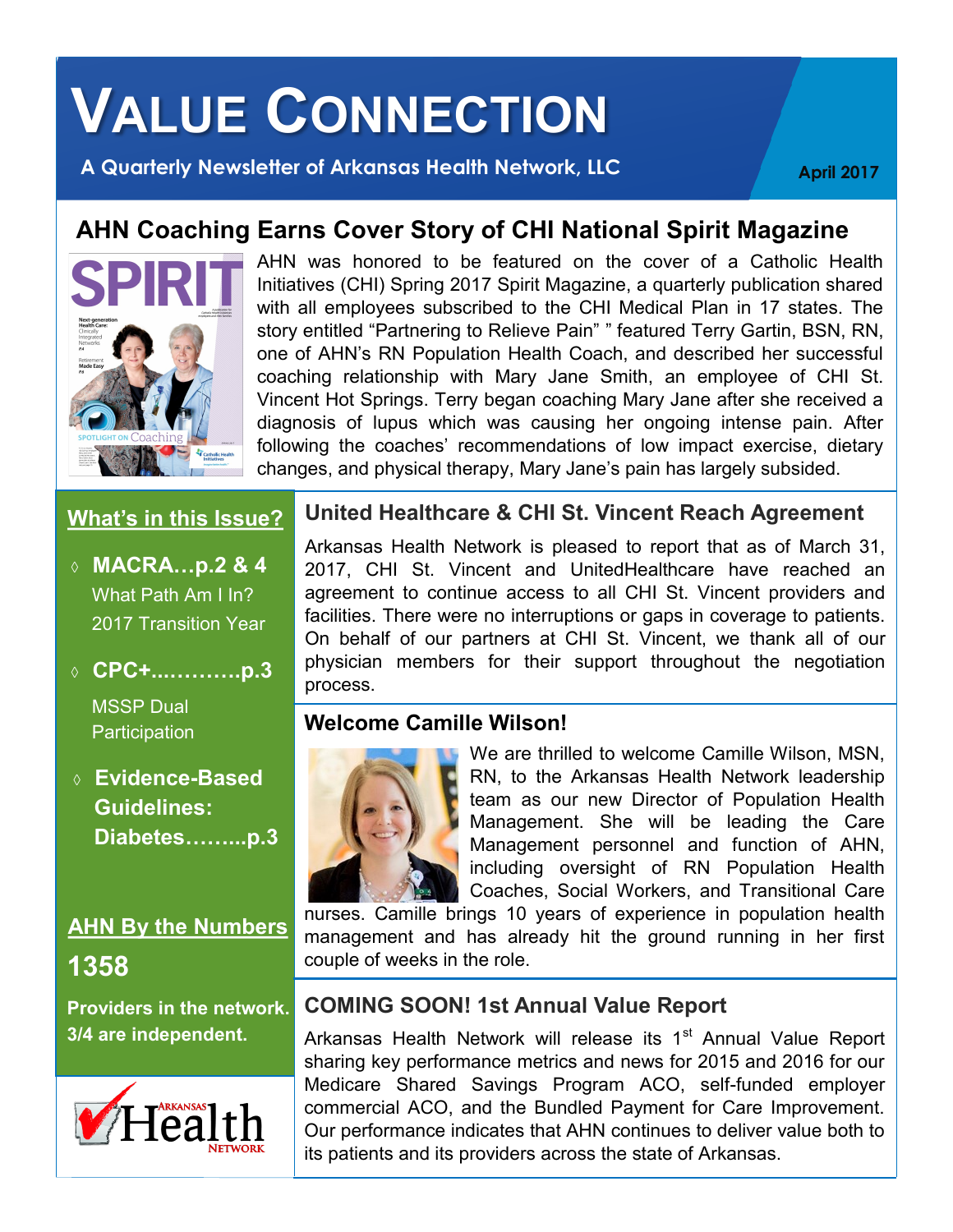# **Decoding MACRA — Which Pathway are you In?**

Under the new Quality Payment Program (QPP) which was established with the passage of MACRA, previous Medicare Part B programs are being phased out. Instead, providers will fall into of one of four comprehensive pathways which will determine their respective reporting requirements and financial risk. See the graphic and descriptions below:



## **What does each Pathway mean for me and my practice in 2017?**

|                                                                                    | <b>Financial Upside &amp; Downside (2017)</b>                                                                                                                                                                                                       | <b>Reporting Requirements (2017)</b>                                                                                                                                                                                                                        |  |  |
|------------------------------------------------------------------------------------|-----------------------------------------------------------------------------------------------------------------------------------------------------------------------------------------------------------------------------------------------------|-------------------------------------------------------------------------------------------------------------------------------------------------------------------------------------------------------------------------------------------------------------|--|--|
| <b>Exempt</b>                                                                      | No financial upside or downside                                                                                                                                                                                                                     | No MACRA reporting required                                                                                                                                                                                                                                 |  |  |
| <b>MIPS</b>                                                                        | Protected from all penalties if you report on at least 1<br>metric for any period of time. More potential upside (up<br>to 4% in 2019) with increased reporting. Full 4% penalty<br>in 2019 if your practice reports nothing.                       | Reporting on selected metrics (Quality, Clinical Prac-<br>tice Improvement, Advancing Care Information) must<br>be done through QCDR, EHR, or CMS Web Interface.<br>No cost reporting required.                                                             |  |  |
| <b>MIPS-APM</b>                                                                    | Through the ACO (or other APM), there will be a poten-<br>tial bonus up to 4% in 2019. Shared Savings may be<br>earned through your ACO for the 2017 performance<br>year as well if cost and quality performance meets es-<br>tablished benchmarks. | ACO will take responsibility for reporting for all its<br>participating members for Quality and CPI. All practic-<br>es will need to report on ACI metrics through QCDR,<br>EHR, or CMS Web Interface. Exempt from cost. Guar-<br>anteed 100% score on CPI. |  |  |
| <b>AAPM</b>                                                                        | Through the ACO, participating members have some<br>downside risk if you the organization does not meet<br>established cost benchmarks. However, through MA-<br>CRA, all AAPM members have a guaranteed 5% bonus in                                 | AAPM members are free of MIPS Reporting but there<br>will be other reporting requirements for them<br>through their value-based program (i.e. Track 2 ACO,<br>$CPC+etc$ ).                                                                                  |  |  |
| For questions or comments, please contact Rachel Kahn (rdkahn@stvincenthealth.com) |                                                                                                                                                                                                                                                     |                                                                                                                                                                                                                                                             |  |  |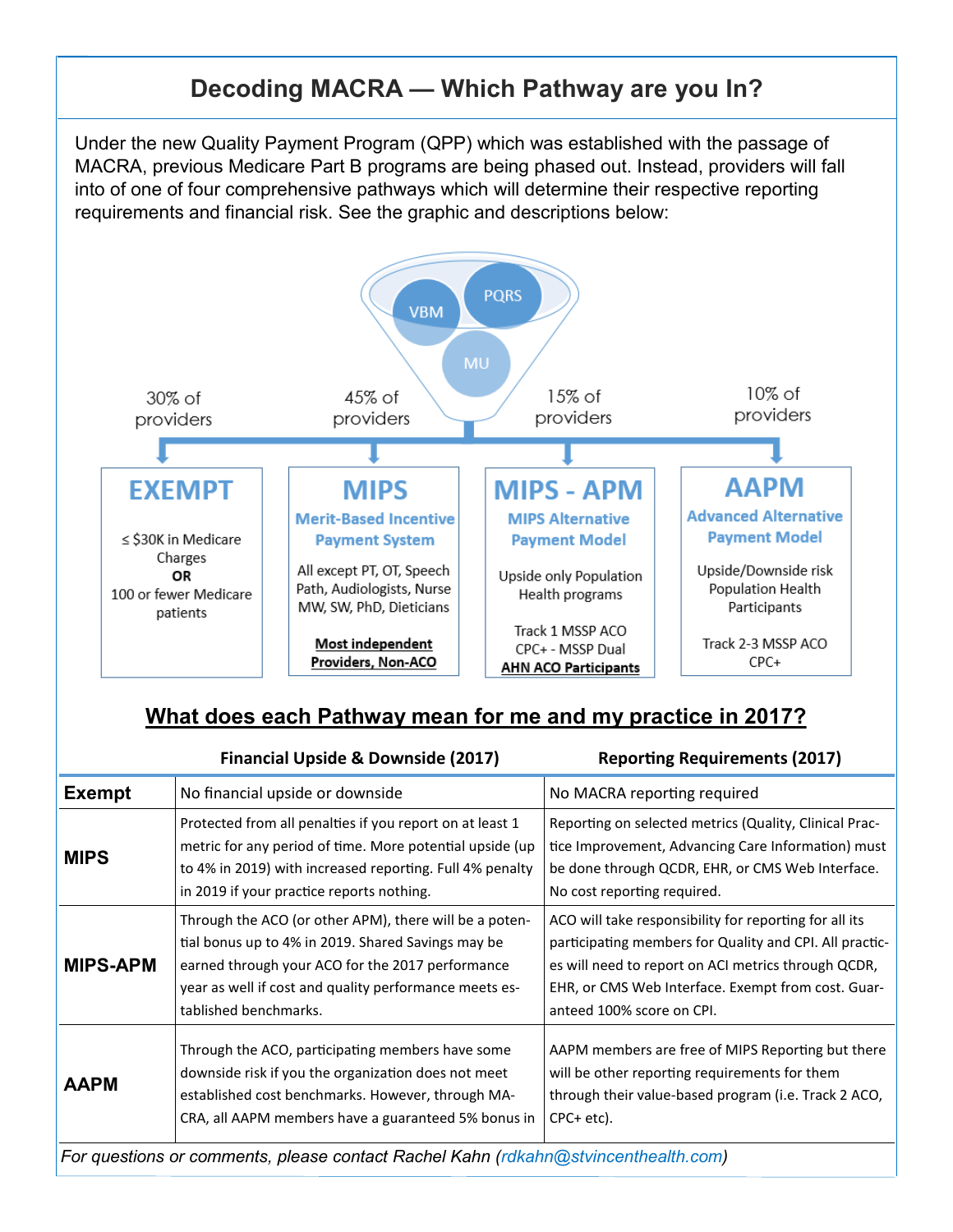# **<u>Get with the Guidelines</u>**

# **Diabetes Management**

Year-round, AHN's Clinical Care Committee researches and votes upon Evidence-Based Medicine (EBM) guidelines and clinical pathways, with the expectation that eventually all participating provider groups will practice them 100% of the time.

Clinically Integrated Networks who successfully implement EBM guidelines in all their participating groups are primed for success in population health management because they reduce variation in care, improve the health of their patients, and ultimately reduce patient healthcare costs across the care spectrum.

This quarter's featured Evidence-Based Guideline is for patients with Diabetes. See the guidelines listed below. Associated clinical pathways will be made available on the AHN website in upcoming months.

| <b>HbA1c Management</b>         | HgBA1c less than 7% for Type II Diabetes Mellitus                        |
|---------------------------------|--------------------------------------------------------------------------|
| $\checkmark$ LDL/Statin Therapy | LDL lipid panel less than 70                                             |
| <b>Diabetic Foot Exam</b>       | Assess every 12 months                                                   |
| <b>Diabetic Eye Exam</b>        | Dilated eye exam screened every two years if negative for<br>retinopathy |

*For questions or comments, please contact Dr. Randy Hill (hhill@stvincenthealth.com) or Camille Wilson (crwilson@stvincenthealth.com). Clinical Care Committee physician members listed page 4.* 

# **Did you Know? - CPC+ and MSSP Dual Participation**

Beginning in 2017, CMS granted approval for primary care clinics to participate in both the Comprehensive Primary Care Plus (CPC+) and Medicare Shared Savings Program (MSSP).

This marks an evolution of Comprehensive Primary which forced practices to

pick one program over the other to prevent duplication of payments. Now, under CPC+, dually participating clinics will continue to receive up front Care Management Fees on a per- member-per-month (PMPM) basis from payors for CPC+. However, these clinics will

Also forfeit the Performance-Based Payments (PBP) of the CPC+ program in exchange for Shared Savings earned through the MSSP ACO.

> Dually-participating clinics must be aware that the Care Management Fees are added to the total cost of care for the MSSP ACO, thus increasing the hurdle to meet its benchmarked cost target.

AHN is partnered with 19 CPC+ clinics. We are jointly investing in personnel in the Little Rock and Hot Springs markets including Population Health Coaches, Social Workers, Transitional Care Nurses, Practice Coaches, and Data Analysts.